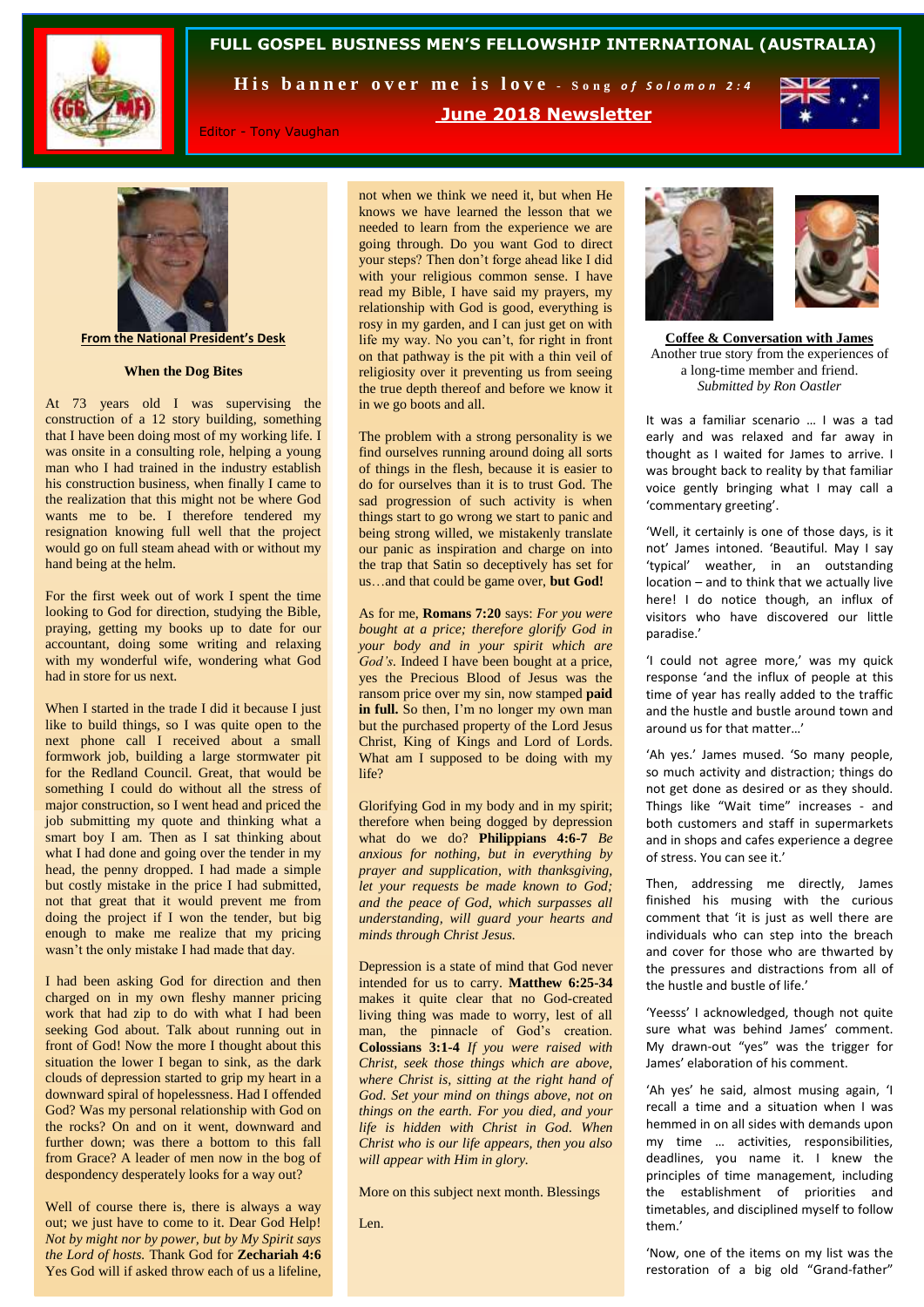

# **June 2018 Newsletter**

clock. While not high on my list, I did wish to take up the offer of help with this task, from Dave, a former work colleague … and to use this "reconnection" to share with him the Gospel of God's grace.'

'To my horror, in the midst of my vortex of activity I received a phone call advising me that Dave had passed away and his funeral was to take place at the end of the week.'

'Not surprisingly, I was deeply troubled as I drove to the harbour-side Anglican Church at the end of that week.' James' tone was rather solemn as he shared this very personal experience. 'I arrived early as it was my desire to have time for prayer and contemplation in the church ahead of the service. The Vicar, who was in the vestibule to welcome attendees, asked if I was connected to the family or was I a work colleague. I indicated that I was a work colleague.'

'Then came the first of a number of surprises.' James' eyes lit up as he recalled the unfolding event. 'The Vicar said "You are also a member of the Full Gospel Business Men's Fellowship."'

'Yes, I am. How did you know?'

'I recognised the badge you have in your lapel' The Vicar replied. 'I have attended a number of meetings of your Fellowship'.

'Well, I come with a very heavy heart today, I told him, sharing my story about the grand-father clock and wishing to share the Gospel with Dave.'

'The next surprise …' James continued as he brought up a powerful memory 'was the Vicar's encouragement to me to rejoice. God had brought him into contact with Dave and his family some weeks prior to Dave's admission to hospital and he had the privilege of bringing Dave to faith in Christ. God was in control. You know, I can still feel the relief, the joy and the thankfulness to the Lord for having a man step into the breach and secure Dave's eternal future.'

'But the surprises did not end there' James continued 'The Vicar told me that while Dave was in hospital, and right up to the time he went to be with The Lord, he went around the wards and shared his born-again experience with folk and led some of them to faith in Christ. What an outcome … Praise the Lord.'

'So,' James concluded 'l learned the basic lesson again … in those pressured situations *"Do not be anxious about anything but in every situation, by prayer and petition, with thanksgiving present your requests to God. Philippians 4:6 NLT."* Trust God to put a man in the breach!'







Come, hear a great Testimony & enjoy Dinner & Fellowship! From Telephone Technician to Detective Senior Sergeant to Security Officer at Beef City and Grand Central Shopping Complex...& there is more!!

# Bring a Friend!

## Vour Personal Invitation...... to attend the

# **Fellowship Dinner**

Full Gospel Business Men's Fellowship International **Toowoomba Chapter** 

## **GUEST SPEAKER: KEN KENDRICK**

Ken retired in January this year after serving 22 years as a Security Officer at Grand Central Shopping Centre. He also was the Chaplain to the staff there and remains so today. He is married to Margaret and in September they will

celebrate their 50<sup>th</sup> Wedding Anniversary!! They have 3 adult children & 4 grandchildren.

Ken grew up in Central Qld as the son of a Primary School teacher and so lived in various small towns with one teacher schools where there was no Church or Sunday School.

While only 8 yrs. of age he learned that he was adopted and that his parents didn't want him to know this.

Ken moved to Brisbane as he turned 17 to commence an apprenticeship with the then PMG.

He later joined the then Commonwealth Police where he served for 17% yrs. Later he purchased a business in Pittsworth and in 1988 while attending a Marriage Enrichment Seminar, he made a commitment to become a Christian. Through a Distance Education Bible College he attained an Associate Diploma of Ministry. He served in the Church in Pittsworth and in 1996 moved to Toowoomba where he headed up a Crisis Care Ministry with his wife.

Both Ken and his wife have undertaken extensive training with the South West Regional Domestic Violence Service Ken has also undertaken extensive training into Suicide Intervention and First Responders for Suicide

Margaret is a qualified Family Counsellor and family therapist having studied with Australian Institute of Family Counselling. Don't Miss Hearing Ken's Story!!



**Congratulations to our National President Len and his wife Carolyn on their 50th Wedding Anniversary on 23 June 2018**

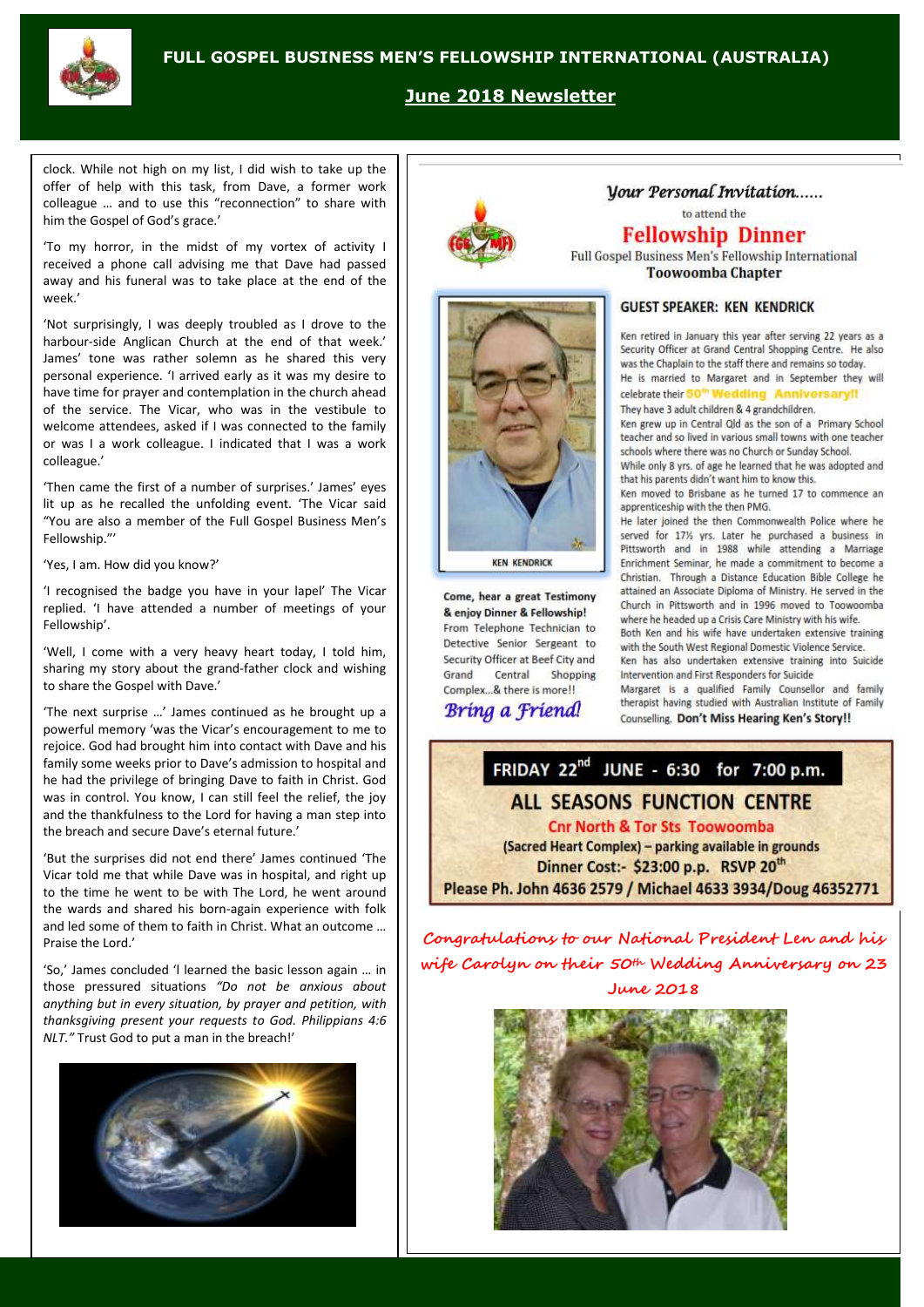**June 2018 Newsletter**



# *I BOMBED Pearl Harbour "I LED THE AIR RAID ON PEARL HARBOUR"* **Captain Mitsuo Fuchida's Personal Testimony**

#### **Pearl Harbour**

Captain Fuchida had risen through the ranks of the Japanese Naval Air Force while logging over 10,000 hours of flight time, mostly from the decks of Japanese aircraft carriers. He had gained extensive military service during Japan's expansion into China. As a result he was chosen to help plan and then to lead the air assault on Pearl Harbor. At 06:00 hours, Captain Fuchida led the first wave of 183 attack aircraft towards Pearl Harbor. At 07:40 he opened his cockpit and fired a green flare into the air to let the other Japanese pilots know the attack was to proceed as planned. At 07:49, he ordered his pilot Lieutenant Mitsuo Matsuzaki to send the radio signal "*Tora! Tora! Tora!*" to flagship Akagi, informing them that the attack was commenced with total surprise; *Tora* was the acronym for *totsugeki raigeki*, "torpedo attack" and in Japanese *Tora* means tiger. He remained over Pearl Harbor until the second wave of attack finished to see the extent of the damage to the US military installations. His plane was hit 21 times by anti-aircraft fire. It was amazing that his plane did not crash. Because of the success of the mission, he was granted an audience with Emperor Showa.

### **Battle of Midway**

During the Battle of Midway, Capt. Fuchida was not able to participate because he had appendicitis. However, he did observe the progress of the battle from the carrier *Akagi*, and later he wrote a book entitled, *Midway: The Battle That Doomed Japan, the Japanese Navy's Story*. When the *Akagi* was hit by American aircraft, he had to evacuate the bridge by lowering himself down by a rope. An explosion then occurred throwing him to the deck, breaking both ankles. He was rescued and later treated.

Following the war, Gen. Douglas MacArthur summoned Fuchida to testify in Tokyo. He was disgusted with the idea of war trials and thought that everyone should know that war was war and that cruel acts occurred on both sides. He believed the Americans were certainly as cruel towards their captives as the Japanese were. However, he met his former flight engineer Kazuo Kanegasaki at Uraga Harbor who told him that he was treated well as a prisoner of war. Kanegasaki recounted that Peggy Covell, who cared for Japanese prisoners, had parents who had been missionaries and were captured by Japanese soldiers. In fact, before the soldiers beheaded them, her parents asked for and were granted 30 minutes to pray for their executioners.

Peggy's parents were missionary teachers in Japan until 1939, when they departed for safety reasons to the Philippines and sent their children on to the United States. Eventually, the parents were captured by the Japanese and executed Sunday morning, December 19, 1943. Fuchida could not understand why they would pray to a god who could not save them from the sword. Why would the Covell parents pray for their enemies who would shortly behead them? Why would Peggy return to Japan to assist with the Japanese POWs? She claimed, "Because Japanese soldiers killed my parents.'' Kanegasaki could not provide an answer for Fuchida. In Fuchida's moral framework, the duty of virtue required revenge to prove loyalty to a loved one whose honor had been disgraced. In Peggy's case Fuchida saw no rationale for Peggy's forgiveness or a higher obligation to love someone, especially an enemy.

The examples of Peggy Covell and Jacob DeShazer created a desire in Fuchida to know more about the Christian god. In 1949, Fuchida purchased a Bible near the same Shibuya Station where he had received the pamphlet. As he read the gospels, he came to understand the reason for the forgiveness that motivated Peggy and Jake. It was the crucifixion of Jesus and his words in the gospel of Luke, "Father, forgive them, for they do not know what they are doing." On April 14, 1950, he accepted Christ as his Savior. In May he went to where DeShazer resided and knocked on the door. DeShazer answered and Fuchida said, "I have desired to meet you, Mr. DeShazer. My name is Mitsuo Fuchida." After a moment, DeShazer recognized the name and said, "Come in, come in." The former enemies embraced as brothers in Christ. Fuchida spent the rest of his life as an evangelist. His booklet, *From Pearl Harbor to Calvary*, recounts his journey to faith.



## *"His Banner Over Us is Love"*

#### **Membership**

Full Gospel Business Men's Fellowship International (Australia) is open to all men who wish to be part of this vibrant organisation, who have a heart to reach others and bring them into a relationship with Jesus Christ. You must read and understand our Doctrinal Statement and be willing to serve as a chapter member giving of your time and expertise.

Please return your completed membership application (along with our doctrinal statement) form our Membership Director, Daniel Wright - PO Box 129 Taigum Qld 4018. Telephone: 0404 004 946. Membership forms can be printed from our website: **fgbmfiaustralia.com**

Membership fees are \$100.00 per annum. To have an effective Fellowship we need all members to pay their dues to fund the ongoing expenses of the Fellowship as per the budget approved by the National Board. Being paid up members of the Fellowship is important and all personnel should hold their membership as significant and of value. Being members allows you to experience all the benefits that are associated with the organisation including being able to vote and have your say at the appropriate time. If you have no chapter in your area or it is not functioning your membership will be held as a National member. Those already in an active chapter will also be National Members and then chapter members. This way all members are included and not overlooked when information is being passed on.